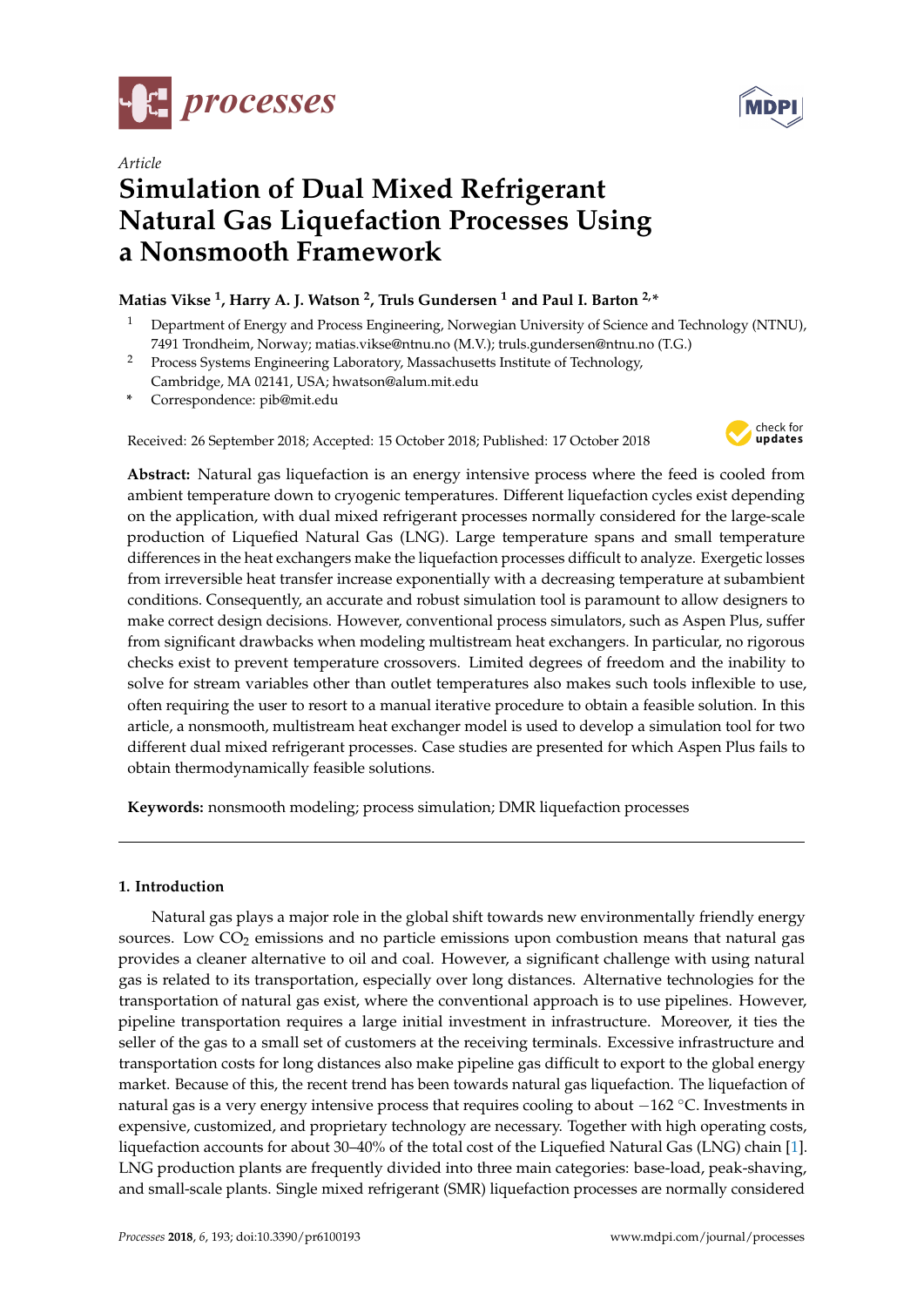for small-scale and peak-shaving LNG production where capital costs rather than operational costs are the main concern. In the case of base-load plants, high production volumes with accompanying high operating costs advocate more efficient designs. A popular alternative is the Dual Mixed Refrigerant (DMR) processes due to their high efficiency and flexible design. The added flexibility comes at a cost computationally, however, as DMR processes are significantly more complex to model, simulate, and optimize than SMR processes.

A large temperature span and small driving forces in the heat exchangers at cryogenic temperatures make LNG processes particularly difficult to analyze. The small temperature driving forces are a direct result of the exergetic losses from irreversible heat transfer increasing exponentially with a decreasing temperature at subambient conditions. As a result, even small inaccuracies in the process model at cryogenic temperatures may propagate to a significant amount of additionally required actual compression power. Furthermore, the high operating and capital costs in LNG processes favor an accurate and robust simulation tool for engineers to make the best design decisions. Nevertheless, state-of-the-art process simulation tools, such as Aspen Plus [\[2\]](#page-14-1) and Aspen HYSYS [\[3\]](#page-14-2), suffer from limitations in the modeling of multistream heat exchangers (MHEXs), in particular, the lack of any rigorous checks to prevent temperature crossovers and thus, the possibility that the process simulator could converge to an infeasible design [\[4,](#page-14-3)[5\]](#page-14-4).

Different modeling approaches for MHEXs that perform these checks have been proposed in the literature. A MHEX model for optimization of LNG processes was developed by Kamath et al. [\[4\]](#page-14-3). The model uses concepts from Pinch Analysis by treating the MHEX as a heat integration problem with no external utilities. Phase changes in the MHEX are handled using complementarity constraints and do not need to be determined a priori. Phase transitions are a known issue in modeling MHEXs as phase boundaries vary dynamically during simulation and optimization. Consequently, the location of the phase boundary as well as the phase path of a process stream cannot readily be determined a priori. Models that are capable of handling unknown phase states are therefore necessary to fully analyze LNG processes. The result is a fully equation-oriented (EO) model that was solved to local optimality for the single mixed refrigerant PRICO process. Another optimization model for MHEXs was developed by Hasan et al. [\[6,](#page-14-5)[7\]](#page-14-6) using a superstructure approach, where the MHEX is represented by a network of two-stream heat exchangers. Optimal operation is then determined by solving a heat integration (HI) problem with no external utilities. However, the model can handle phase changes in the MHEX only as long as the inlet and outlet states are known a priori. The result is a mixed-integer nonlinear program (MINLP) that is computationally expensive and requires global optimization tools to solve. Later, Rao and Karimi [\[8\]](#page-14-7) proposed an alternative superstructure that can handle unknown phase states without including binary variables. In the superstructure, the MHEX is represented as a series of stream bundles, where each bundle is modeled as a set of two-stream heat exchangers between the hot and cold streams. Nonlinear constraints are included for the phase changes, which are modeled to occur at the endpoints of the two-stream heat exchangers. In this way, each heat exchanger operates in a single phase-regime and can be solved using a corresponding property model. In the article, property evaluations were done using a conventional process simulator (here Aspen Plus). However, tailored property models can also be added with accompanying binary variables for the phase transitions. The final model is a nonconvex NLP (or MINLP with custom property models) that is computationally expensive to solve, mostly because of the repeated property evaluations done by the process simulator, and again, requires global optimization methods. Pattison and Baldea [\[9\]](#page-14-8) developed a MHEX model using their own pseudo-transient EO approach for modeling and simulation. The model requires no prior knowledge of the stream paths and phase boundaries. However, a relative sequence of stream temperatures must be known and fixed prior to optimization to define the enthalpy intervals for the composite curves. Temperatures are then calculated at the endpoint of each interval by introducing a nonphysical time-dependent temperature variable and then solving a system of differential-algebraic equations (DAEs). No Boolean variables or disjunctions are used for handling phase transitions. Instead, the dummy transient variable is perturbed across the phase boundary while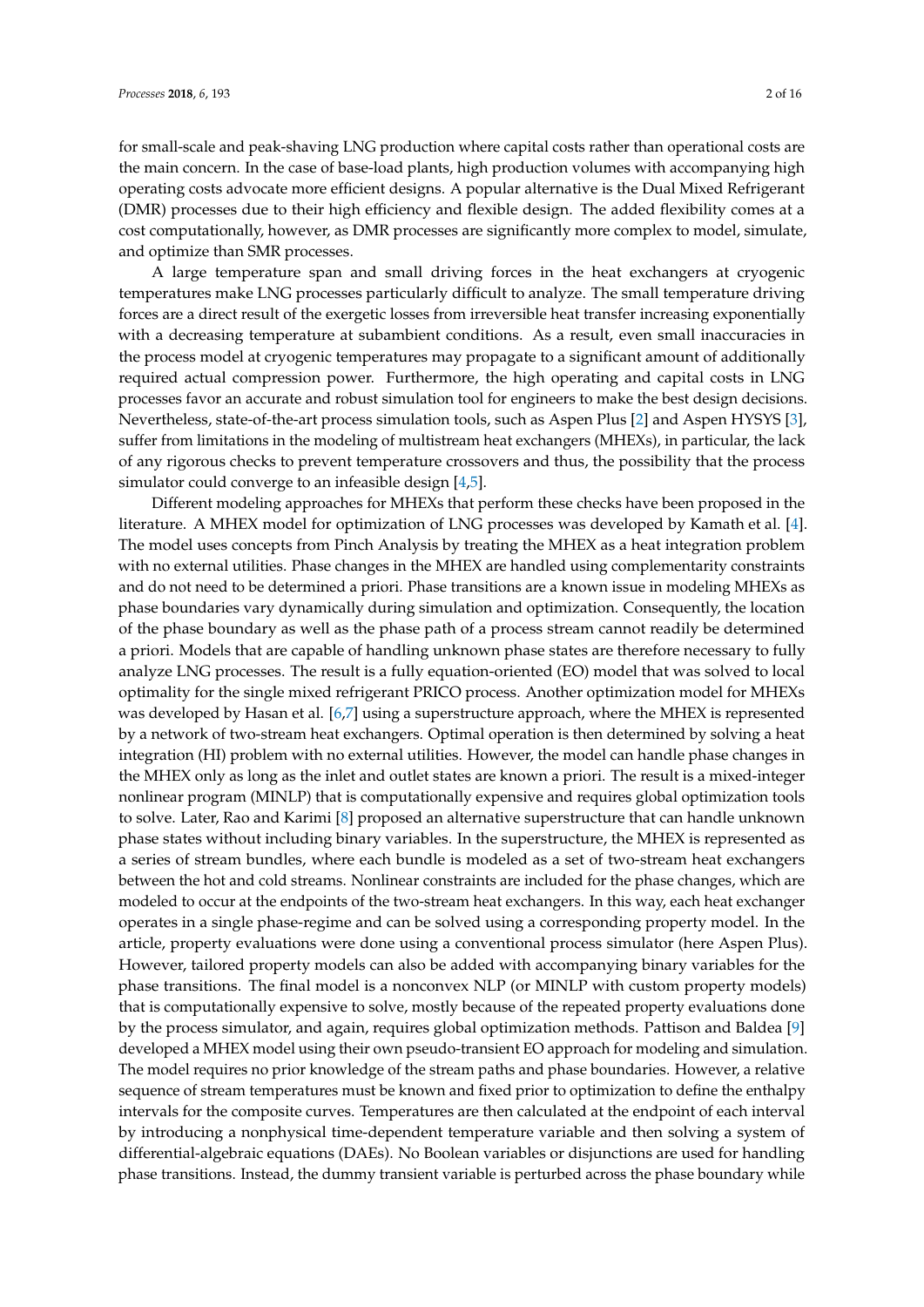keeping the temperature constant, and the property models are resolved using the solution from the previous time step as a starting point.

Recent literature on MHEX modeling for natural gas liquefaction has primarily focused on flowsheet optimization. The models presented in the paragraph above, require solving nonconvex optimization problems, sometimes to guaranteed global optimality, where feasible heat transfer is guaranteed at the solution through minimum approach temperature inequality constraints. Furthermore, the models only consider optimization of the simple PRICO process, which consists of a single MHEX for natural gas liquefaction. Single mixed refrigerant processes normally feature relatively simple designs with minimal auxiliary equipment, and are favored for small-scale applications or offshore production where size and capital cost are of primary concern. The large-scale production of LNG, however, demands the use of highly complex and optimized processes with additional MHEXs and refrigerants to reduce the driving forces between the hot and cold composite curves. Dual mixed refrigerant processes are examples of such designs. However, the added complexity makes DMR processes difficult to simulate and optimize with the custom MHEX models presented in the literature. Instead, these processes are normally studied using conventional process simulation tools, such as Aspen HYSYS or Aspen Plus, for simulation and a stochastic search algorithm for optimization [\[10\]](#page-15-0).

Although the custom MHEX models focus on flowsheet optimization, process simulation remains an important step in the design and analysis of liquefaction processes. Whereas optimization ostensibly provides the designer a best known design or operation, simulation models can yield useful information on existing designs or operating points that are not necessarily optimal. Furthermore, process simulation allows for probing the behaviour of a system in the neighborhood of the current operating point, to investigate possible improvements in design that can be achieved with little effort. In addition, it can be used as a first step towards flowsheet optimization by using the simulation results as starting points for the optimizer, usually improving reliability of the convergence [\[11\]](#page-15-1). However, flowsheet convergence to a thermodynamically feasible operation is more challenging in simulation than optimization due to the absence of minimum temperature difference inequality constraints in the problem formulation. This is a particular issue when using conventional process simulators such as Aspen HYSYS or Aspen Plus, which frequently converge to a solution with temperature crossovers [\[4,](#page-14-3)[5\]](#page-14-4). Furthermore, the MHEX block included in Aspen solves the overall energy balance for a single outlet temperature from the heat exchanger. Other process variables (i.e., refrigerant pressure levels and compositions) must be held fixed during simulation, making Aspen inflexible to use for LNG simulation, and often requiring the user to resort to a manual iterative procedure for locating feasible solutions.

A MHEX model that has been developed for both the simulation and optimization of LNG processes was presented by Watson et al. [\[5,](#page-14-4)[12\]](#page-15-2). The model uses new developments in nonsmooth analysis [\[13\]](#page-15-3) and pinch analysis concepts to solve the MHEX as a heat integration problem with no external utilities. A reformulation of the Duran and Grossmann [\[14\]](#page-15-4) pinch location algorithm was developed to calculate the minimum temperature difference in the MHEXs and to prevent temperature crossovers during simulation. The model size is independent of the number of streams exchanging heat, which is particularly advantageous when many substreams are needed to model accurately nonlinear cooling curves [\[15\]](#page-15-5). Furthermore, the model includes area calculations for economic analysis. No Boolean variables or disjunctive representations are used for handling phase transitions. Instead, the model uses the nonsmooth operators max, min and mid to correctly determine the phase state, enthalpy, and temperature of the process streams. Sensitivities are computed using lexicographic directional (LD-)derivatives, which are extensions of the classical directional derivative to certain classes of nonsmooth functions that provide useful sensitivity information at nonsmooth points. This nonsmooth MHEX model has previously been used for the simulation and optimization of different single mixed refrigerant processes [\[11,](#page-15-1)[16\]](#page-15-6). A hybrid modeling approach was used to develop the flowsheet models, where auxiliary equipment and the two-phase stream variables are solved sequentially in nested subroutines. The result is a reduced model size and increased robustness,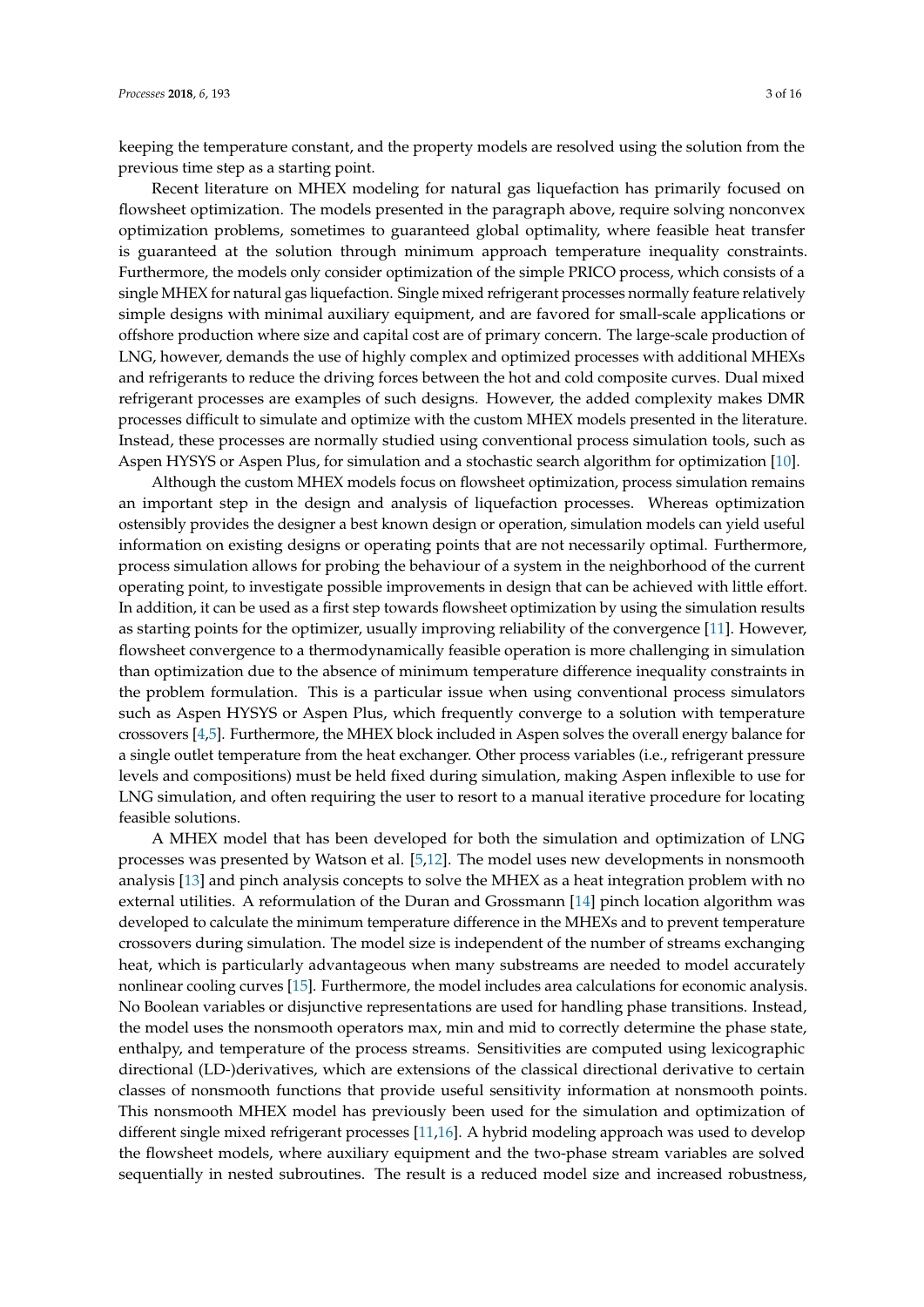making it possible to simulate and optimize larger and more complex SMR models. It is, therefore, interesting to investigate whether the novel modeling approach is also capable of simulating DMR processes. In this article, the nonsmooth modeling approach is used to simulate two dual mixed refrigerant processes. The first process is a relatively simple DMR process with cascading PRICO processes, whereas the second is a version of the commercial AP-DMR process [\[17\]](#page-15-7) with single stage compression. Case studies are performed, each starting from initial points for which the process simulator Aspen Plus fails to obtain thermodynamically feasible solutions.

#### **2. The Nonsmooth Multistream Heat Exchanger Model**

The standard two-stream countercurrent heat exchanger is completely described by Equations [\(1\)](#page-3-0)–[\(3\)](#page-3-1), which represent the energy balance, minimum approach temperature in the heat exchanger, and total heat exchanger conductance, respectively.

<span id="page-3-0"></span>
$$
mC_{p,H}\left(T_H^{\text{IN}} - T_H^{\text{OUT}}\right) = mC_{p,C}\left(T_C^{\text{OUT}} - T_C^{\text{IN}}\right),\tag{1}
$$

$$
\Delta T_{\min} = \min \left\{ T_{\rm H}^{\rm IN} - T_{\rm C}^{\rm OUT}, T_{\rm H}^{\rm OUT} - T_{\rm C}^{\rm IN} \right\},\tag{2}
$$

<span id="page-3-1"></span>
$$
UA = \frac{Q}{\Delta T_{\text{LM}}},\tag{3}
$$

where  $mC_{p,H/C}$  is the heat capacity flowrate for the hot (H) and cold (C) streams, respectively, *UA* is the heat transfer conductance,  $Q \equiv mC_{p,H} (T_H^{\rm IN} - T_H^{\rm OUT})$  is the total heat exchange duty, and  $\Delta T_{\rm LM}$  is the log-mean temperature difference.

The energy balance can readily be extended to the case of  $n_H$  hot and  $n_C$  cold streams as follows:

<span id="page-3-4"></span>
$$
\sum_{i=1}^{n_{\rm H}} mC p_{\rm H,i} \left( T_{\rm H,i}^{\rm IN} - T_{\rm H,i}^{\rm OUT} \right) = \sum_{j=1}^{n_{\rm C}} mC p_{\rm C,j} \left( T_{\rm C,i}^{\rm OUT} - T_{\rm C,i}^{\rm IN} \right). \tag{4}
$$

Also, the equation for the total heat exchanger conductance can be applied to the case of multistream heat exchangers by assuming vertical heat exchange between the hot and cold composite curves

<span id="page-3-3"></span>
$$
UA = \sum_{k=1}^{K-1} \frac{\Delta Q^k}{\Delta T_{\text{LM}}^k},\tag{5}
$$

where *K* is the total number of enthalpy intervals and ∆*Q<sup>k</sup>* is the enthalpy change of interval *k*.

As for the minimum approach temperature constraint, however, it cannot readily be extended to that of multistream heat exchangers. The minimum temperature difference in two-stream heat exchangers occurs at the physical endpoints of the heat exchangers, assuming constant *mCp* values for the streams. For multistream heat exchangers, on the other hand, the pinch point can occur at any of the stream inlet temperatures and are not necessarily situated at the physical endpoints. Instead, the approach temperature can be calculated using concepts from pinch analysis and heat integration through a pinch location algorithm. Several pinch location algorithms exist in the literature, most of which require a disjunctive optimization problem to be solved to global optimality. However, in order to avoid solving a separate optimization problem for the minimum temperature calculations, Watson et al. [\[5\]](#page-14-4) developed a reformulation of the Duran and Grossmann model for simultaneous optimization and heat integration [\[14\]](#page-15-4). The reformulation solves the pinch problem through the nonsmooth equation

<span id="page-3-2"></span>
$$
\min_{p \in P} \{EBP_C^p - EBP_H^p\} = 0,\tag{6}
$$

where *P* is the (finite) set of candidate pinch points and  $EBP_{H/C}^p$  is the enthalpy of the extended hot/cold composite curves for pinch candidate *p*, as defined in Watson et al. [\[5\]](#page-14-4). This equation can be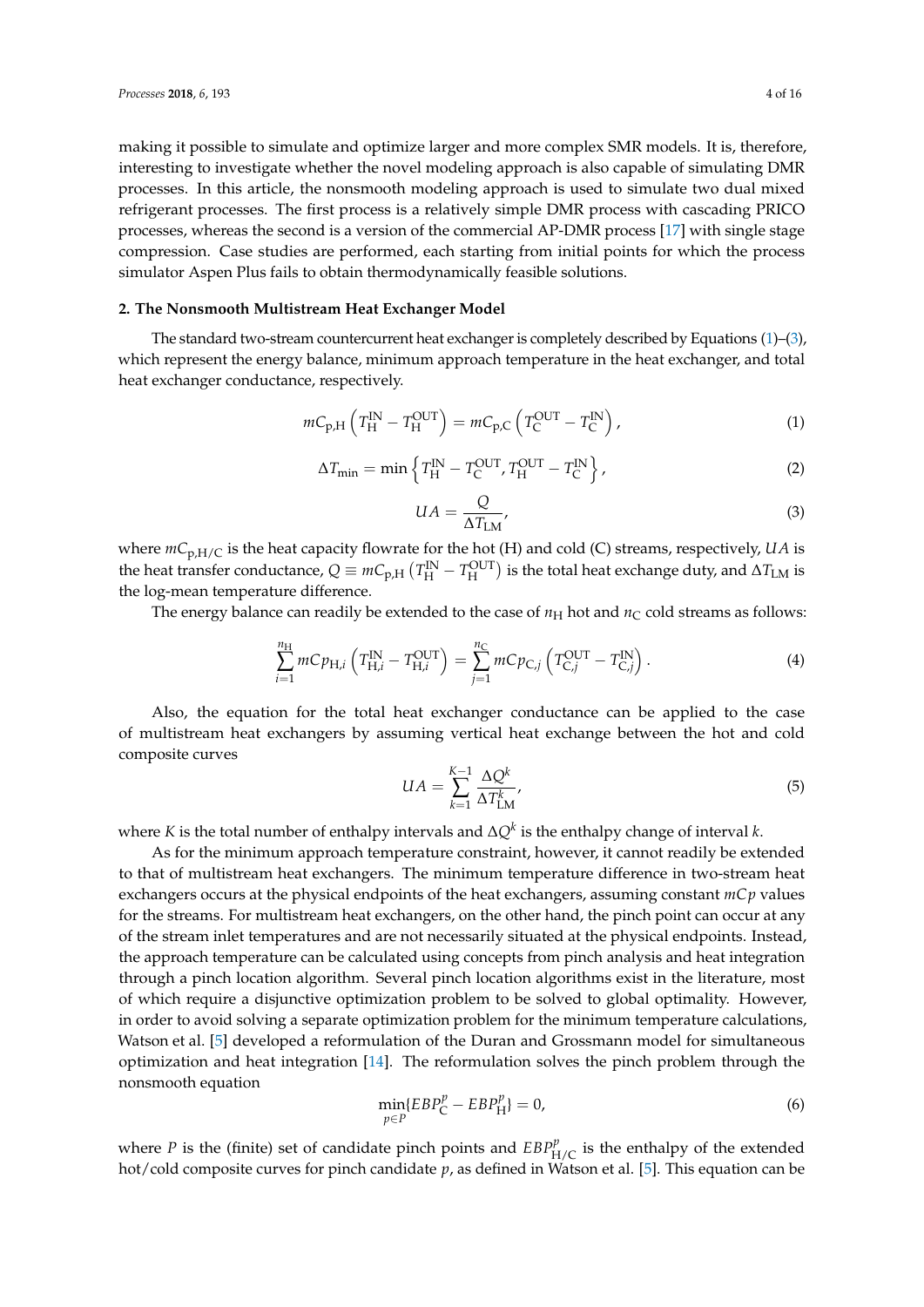solved using nonsmooth numerical equation solvers, and therefore, no optimization problem needs to be solved.

Multistream heat exchangers are particularly useful in natural gas liquefaction processes where the streams normally undergo phase changes. Phase changes in the heat exchanger present a commonly known modeling issue, as phase boundaries and the phases traversed in the heat exchanger are not known a priori and may change during the simulation. Instead of using Boolean variables or disjunctions to detect the correct phase behavior, the model uses the nonsmooth operators max, min and mid where the mid operator is a function mapping to its median argument [\[12\]](#page-15-2). This is done by partitioning each process stream into superheated (sup), two-phase (2p) and subcooled (sub) substreams whose inlet and outlet temperatures are determined by the following equations:

$$
T_{\rm sup}^{\rm in/out} = \max\left(T_{\rm DP}, T^{\rm IN/OUT}\right),\tag{7}
$$

$$
T_{2p}^{\text{in}/\text{out}} = \text{mid}\left(T_{\text{DP}}, T_{\text{BP}}, T^{\text{IN}/\text{OUT}}\right),\tag{8}
$$

$$
T_{\text{sub}}^{\text{in/out}} = \min\left(T_{\text{BP}} \, T^{\text{IN}/\text{OUT}}\right),\tag{9}
$$

where  $T^{IN/OUT}$  is the inlet or outlet temperature of the process stream,  $T^{in/out}_{sub/2p/sup}$  is the corresponding inlet or outlet temperature of the substreams, and  $T_{DP}$  and  $T_{BP}$  are the dew and bubble point temperatures of the process stream. Additional stream segments may be used to improve the accuracy of the calculations, which is particularly important for the two-phase region where enthalpy and temperature vary highly nonlinearly due to phase changes. Watson et al. showed, by using the PRICO process [\[18\]](#page-15-8) as an illustrative example, that 20 segments provided a sufficient level of accuracy for representing the two-phase region [\[15\]](#page-15-5).

Stream temperatures in the two-phase region are calculated using successive pressure-enthalpy (PQ)-flash operations for the stream segments. As stream propertiesm and thus phase boundaries change during the simulation, the PQ-flash algorithm must be capable of handling instances of single phase flow. This is also an issue for models of auxiliary equipment in LNG processes, such as compressors and valves, which may experience instances of single phase flow during the iterations of the nonsmooth solver. For this application, a nonsmooth extension of the well-known Boston and Britt [\[19\]](#page-15-9) flash algorithm was developed that handles instances of single phase flow without relying on post-processing methods. The flash algorithm was summarized in a three-paper series by Watson et al. [\[15,](#page-15-5)[20\]](#page-15-10) and Watson and Barton [\[21\]](#page-15-11), and employs a mid-function for detecting the correct phase state at the outlet. The algorithm was shown to handle instances near the phase-boundaries robustly, where the conventional inside-out algorithm is prone to failure [\[20\]](#page-15-10). A methodology for calculating correct sensitivity information from the flash equations was presented, which allows the nonsmooth inside-out algorithm to be integrated into the flowsheet models. Rather than using a fully equation-oriented framework where the MHEX model and flash calculations are solved simultaneously, the flash calculations are embedded in the model as subroutine calls and solved with the specialized algorithm. The result is a reduced model size and increased robustness, particularly for larger and more complex models.

#### *Solving the MHEX Model*

The MHEX model requires a nonsmooth algebraic equation system to be solved. The inclusion of the nonsmooth operators max, min and mid, means that points of nondifferentiability exist where the Jacobian is undefined. A common approach for handling nonsmoothness in the literature is to formulate a smooth approximation for the nonsmooth function around the kinks. However, formulating these approximating functions is nontrivial, and sometimes, poor selection may lead to either an ill-conditioned approximation or the loss of accuracy [\[22\]](#page-15-12).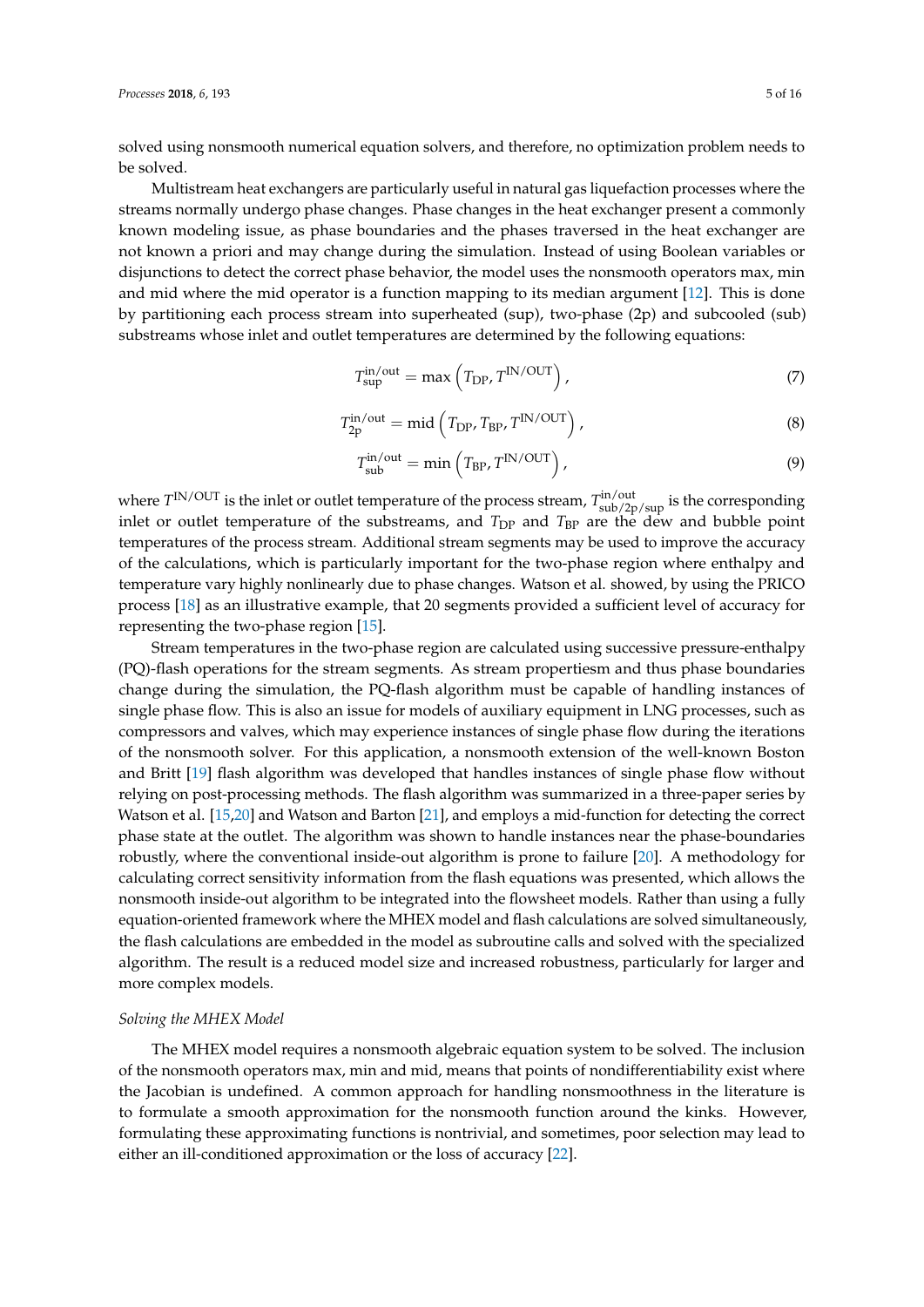Alternatively, extensions of the conventional derivative to certain classes of nonsmooth functions exist. There are several of these generalized derivatives described in the literature, where the Clarke Generalized Jacobian [\[23\]](#page-15-13) for locally Lipschitz continuous functions is particularly well-known. However, the Clarke Jacobian is challenging to compute, especially for composite functions, as it follows calculus rules (e.g., the chain rule) as inclusions rather than as equations. Therefore, new interest in nonsmooth analysis has centered around a different generalized derivative known as the lexicographic (L-)derivative [\[24\]](#page-15-14). The L-derivative is a generalized derivative for functions satisfying the conditions for lexicographic (L)-smoothness as formulated by Nesterov [\[24\]](#page-15-14). It was shown later by Khan and Barton [\[25\]](#page-15-15) that L-derivatives are as useful as elements of the Clarke Jacobian itself in many nonsmooth numerical methods. The renewed attention on the L-derivative was fueled by the development of an automatic procedure for calculating its elements for composite functions. Rather than computing elements of the L-derivative directly, Khan and Barton [\[13\]](#page-15-3) introduced a nonsmooth extension to the directional derivative, known as the lexicographic directional (LD)-derivative. Unlike the Clarke Jacobian and L-derivatives, the LD-derivative follows calculus rules sharply, and can be computed for composite functions using a nonsmooth analog of the vector forward mode of automatic differentiation [\[13\]](#page-15-3). Furthermore, the L-derivative can be obtained directly from the LD-derivative. An extensive review of computing LD-derivatives and their applications is provided by Barton et al. [\[26\]](#page-15-16).

Nonsmooth Newton-type solvers, where generalized derivative information is used in place of the function's Jacobian, exist for solving nonsmooth equation systems:

<span id="page-5-0"></span>
$$
\mathbf{G}(\mathbf{x}^k)(\mathbf{x}^{k+1} - \mathbf{x}^k) = -\mathbf{f}(\mathbf{x}^k). \tag{10}
$$

Here,  $G(x^k)$  is an element of a generalized derivative of f at  $x^k$ . Equation [\(10\)](#page-5-0) solves for the next iterate  $\mathbf{x}^{k+1}$  provided  $\mathbf{G}(\mathbf{x}^k)$  is nonsingular at  $\mathbf{x}^k$ . However, singular generalized derivative elements may occur in the MHEX model from residuals of the form min  $\{0, y\}$  used to solve Equation [\(6\)](#page-3-2). A Newton-type solver that is also applicable to singular generalized derivative elements is the linear programming (LP) Newton method by Facchinei et al. [\[27\]](#page-15-17):

<span id="page-5-1"></span>
$$
\min_{\gamma, \mathbf{x}} \gamma
$$
\ns.t.  $\left\| \mathbf{f}(\mathbf{x}^{k}) + \mathbf{G}(\mathbf{x}^{k})(\mathbf{x} - \mathbf{x}^{k}) \right\|_{\infty} \leq \gamma \min \left( \left\| \mathbf{f}(\mathbf{x}^{k}) \right\|_{\infty}, \left\| \mathbf{f}(\mathbf{x}^{k}) \right\|_{\infty}^{2} \right),$   
\n $\left\| (\mathbf{x} - \mathbf{x}^{k}) \right\|_{\infty} \leq \gamma \left\| \mathbf{f}(\mathbf{x}^{k}) \right\|_{\infty},$   
\n $\mathbf{x} \in X,$  (11)

where *X* is a polyhedral set (e.g., bounds) on the problem and  $\gamma$  is a supplementary variable that drives convergence towards the solution. The LP-Newton solves a linear program upon each iteration, where the next iterate  $x^{k+1}$  is given by the **x** part of the solution. Although the program in Equation [\(11\)](#page-5-1) is also applicable for ill-conditioned generalized derivatives, previous experience with simulating single mixed refrigerant processes has shown that including a backtracking line search [\[28\]](#page-15-18) significantly improves the step quality of the LP-Newton method at singular points [\[16\]](#page-15-6). Nevertheless, solving a linear program on every iteration is comparatively more expensive than computing a step with the method in Equation [\(10\)](#page-5-0). Therefore, the model includes a hybrid solution where the LP-Newton is invoked only when the generalized derivative is either singular or ill-conditioned.

#### **3. Simulation Cases and Results**

Previously, the developed nonsmooth simulation tool was used to analyse different SMR processes under conditions for which the commercial simulator Aspen Plus failed to obtain results [\[16\]](#page-15-6). In particular, the additional two unknowns computed by Equations [\(5\)](#page-3-3) and [\(6\)](#page-3-2) add versatility, making it possible to obtain feasible operating points in cases where more than one operating parameter is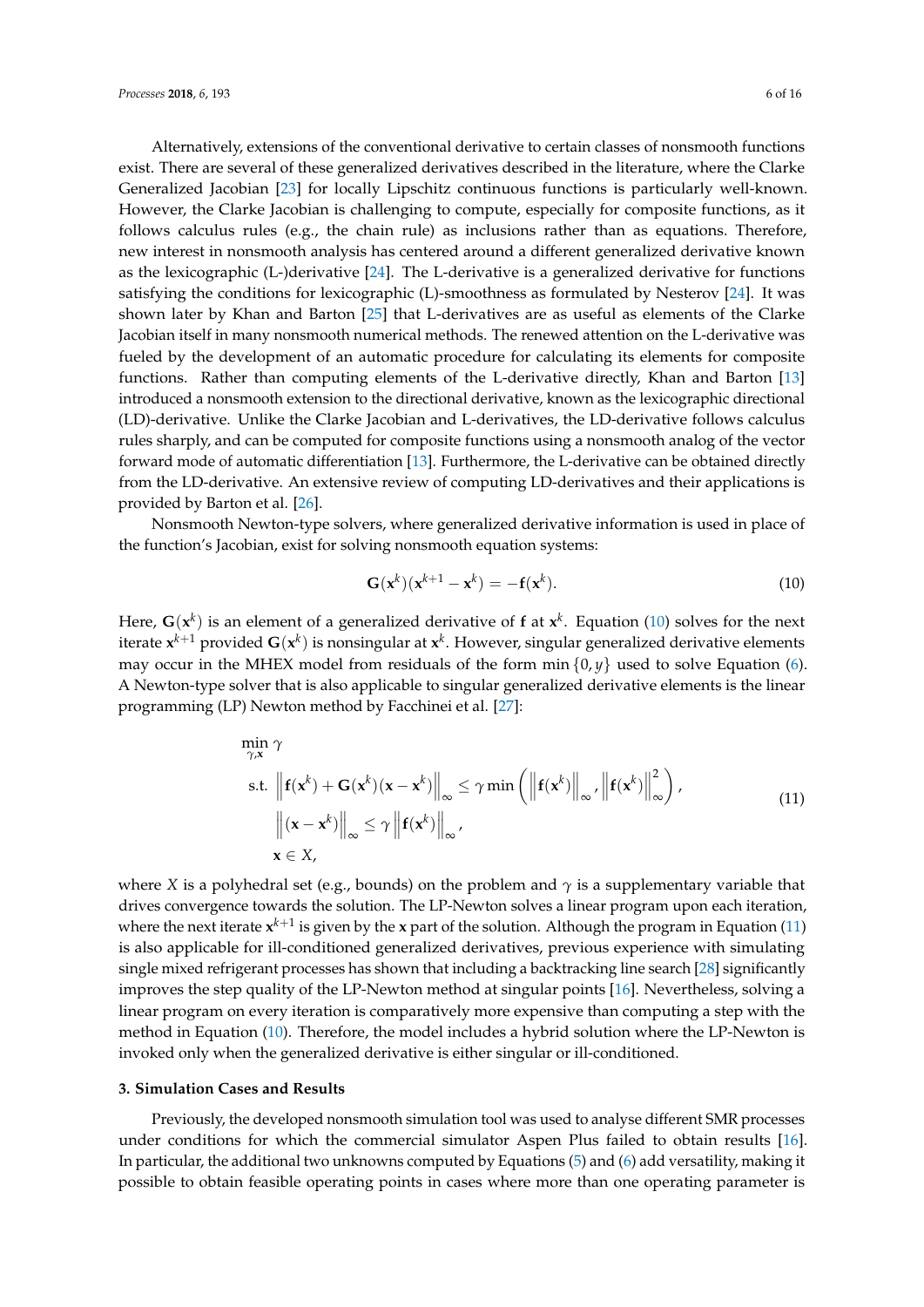unknown to the designer. This article develops simulation models for two different DMR processes. The first design constitutes a simple design where the PRICO process is used for both the warm mixed refrigerant (WMR) and the cold mixed refrigerant (CMR) cycles. Furthermore, a natural gas liquid (NGL) separator is added for the extraction of heavier hydrocarbons. The second DMR process is a version of the AP-DMR process. The main focus here is on the liquefaction part of the process, and thus, not the compression scheme. Therefore, only a single-stage compression with aftercooling is included in the model. Different case studies are presented, each solving for different sets of unknown variables. The variables considered in the analysis are the high and low pressure levels, refrigerant flowrates, inlet and outlet temperatures from the MHEXs, and refrigerant compositions for the warm and cold mixed refrigerant, as well as the MHEX specifications, i.e., the minimum temperature difference and the heat exchanger conductance. The following nomenclature is used for the parameters and unknown variables in the models:

- Pressure level of the (warm/cold) high pressure refrigerant:  $P_{HP(W/C)}$ .
- Pressure level of the (warm/cold) low pressure refrigerant:  $P_{LP(W/C)}$ .
- Inlet/outlet temperatures of the high pressure refrigerants (equal to the natural gas stream):  $T_{\rm HP}^{\rm IN/OUT}$ .
- Inlet/outlet temperatures of the low pressure refrigerant streams:  $T_{\text{LP}}^{\text{IN}/\text{OUT}}$ .
- Molar flowrate of the (warm/cold) refrigerants:  $F_{(W/C)}$ .
- Molar flowrate of component *i* in (warm/cold) refrigerants:  $f_{(W/C),i}$ .

The models were written using Julia v0.6.0 (Julia Lab – Massachusetts Institute of Technology, Cambridge, MA, USA) and run on a Dell Latitude E5470 laptop in the Ubuntu v16.10 environment with an Intel Core i7-6820HQ CPU at 2.7 GHz and 8.2 GB RAM. Simulations were done for the Peng–Robinson Equation of State where the property parameters were taken from Aspen Plus [\[2\]](#page-14-1). To ensure an accurate representation of the process streams, the single-phase substreams were partitioned into five stream segments for each MHEX. Similarly, two-phase substreams were represented by 20 stream segments, which was shown to be sufficiently accurate for capturing the nonlinearities in this region by Watson et al. [\[15\]](#page-15-5) The overall flowsheet convergence tolerance was set to k**y**k<sup>∞</sup> < <sup>10</sup>−<sup>5</sup> , where **y** represents the equation residuals, whereas the tolerance for the individual flash calculations was selected to be  $\|\mathbf{y}\|_{\infty} < 10^{-8}.$ 

#### **4. Example 1**

The first DMR process studied in this paper is a simple configuration with cascading PRICO cycles for the warm and cold mixed refrigerants. This cycle consists of two MHEXs as well as an NGL separator for the extraction of heavier hydrocarbons. Heavier hydrocarbons freeze out at cryogenic temperatures and can cause plugging in process equipment. Furthermore, they represent a valuable commodity if sold separately. The feed gas is sent to the process at 295.15 K where it is precooled by a warm mixed refrigerant cycle consisting of ethane, propane, and n-butane. The feed gas and the refrigerants exit the heat exchanger at a temperature of  $T_{HP,1}^{OUT}$ . The feed gas is then sent to the NGL separator, where heavier hydrocarbons are extracted for further fractionation and/or export, before the gas enters MHEX 2 for liquefaction. The cold mixed refrigerant consists of a lighter refrigerant mixture consisting of nitrogen, methane, ethane, and propane for the liquefaction of the natural gas. Along with the feed gas, the CMR is precooled in the WMR PRICO cycle before it enters the cold heat exchanger. A process flowsheet of the DMR process is presented in Figure [1.](#page-7-0)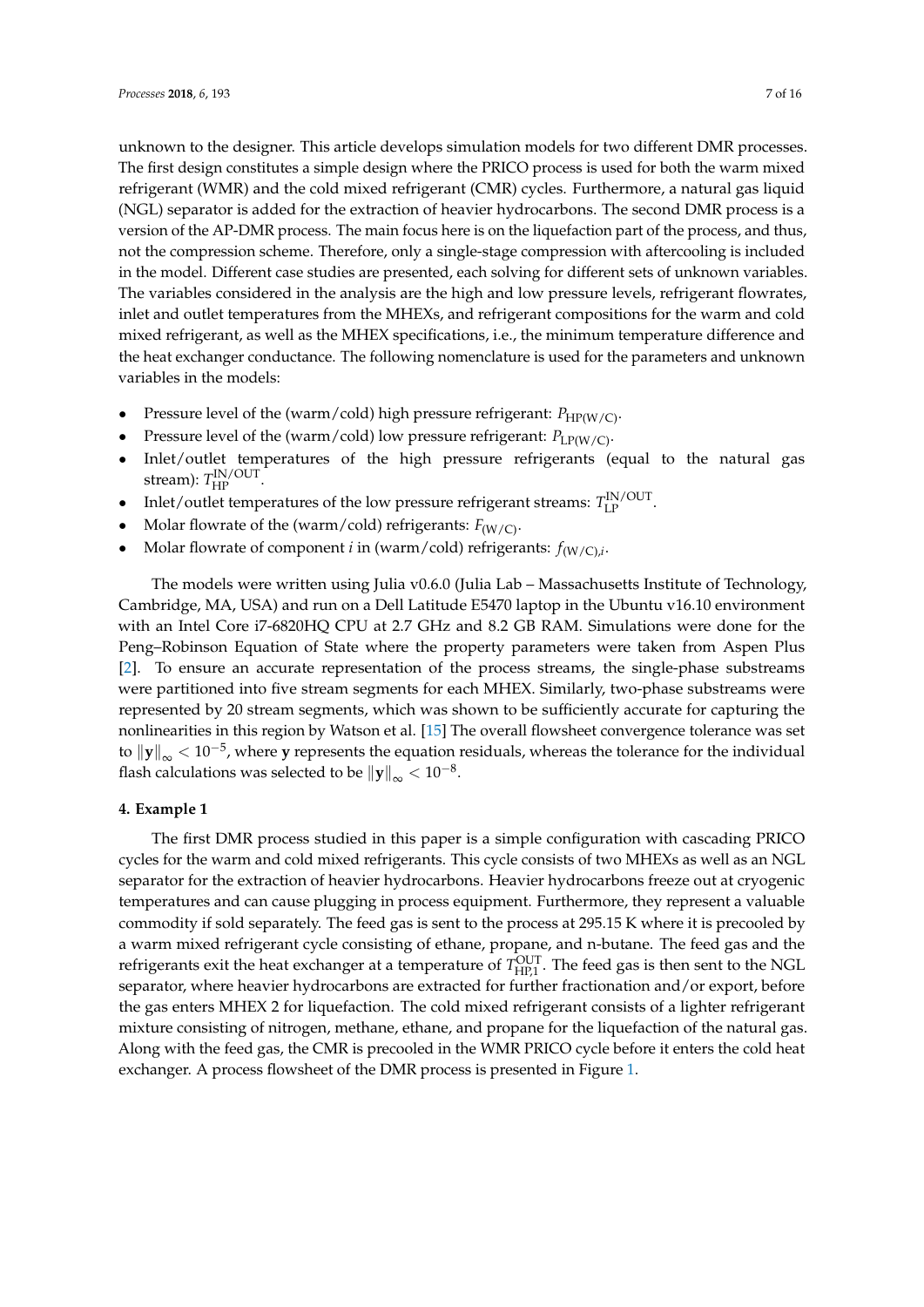<span id="page-7-0"></span>

**Figure 1.** The Dual Mixed Refrigerant (DMR) model with cascading PRICO cycles for the warm and cold mixed refrigerant streams.

The parameter values and initial guess values for the unknown variables are provided in Table [1.](#page-7-1) The parameter values were selected such that Aspen Plus failed to converge to a feasible solution using its standard MHEX model with one equation. Essentially, the Aspen Plus model only solves the overall energy balance in Equation [\(4\)](#page-3-4) for a single unknown temperature (chosen here as the inlet inlet temperatures to the compressors). Refrigerant compositions and pressures cannot be handled as unknown variables in these models. This results in less versatility in cases where pressure, compositions, and multiple temperatures must be adjusted to find a feasible design.

| Property                                  | Value  | Property                           | Value  |
|-------------------------------------------|--------|------------------------------------|--------|
| η                                         | 0.8    | $UA_2$ (MW/K)                      | 3.0    |
| $\Delta T_{\text{min},1}$ (K)             | 3.0    | $\Delta T_{\rm min,2}$ (K)         | 3.0    |
| $F_W$ (kmol/s)                            | 1.65   | $F_C$ (kmol/s)                     | 1.55   |
| $P_{HPW}$ (MPa)                           | 1.67   | $P_{\text{HPC}}$ (MPa)             | 4.30   |
| $P_{\text{LPW}}$ (MPa)                    | 0.42   | $P_{LPC}$ (MPa)                    | 0.25   |
| $T_{\text{HP}.1}^{\text{OUT}}$ (K)        | 245.15 | $T_{\text{HP}.2}^{\text{OUT}}$ (K) | 120.15 |
| $T_{\text{L} \text{P1}}^{\text{OUT}}$ (K) | 290.15 | $T_{LP2}^{\text{OUT}}$ (K)         | 240.15 |
| Composition (mol %):                      |        |                                    |        |
| Ethane                                    | 47.83  | Nitrogen                           | 10.00  |
| Propane                                   | 34.17  | Methane                            | 43.80  |
| n-Butane                                  | 18.00  | Ethane                             | 35.20  |
|                                           |        | Propane                            | 11.00  |

<span id="page-7-1"></span>**Table 1.** Multistream heat exchanger (MHEX) and refrigerant stream data for Example 1. For unknown variables, the value listed is an initial guess.

The model contains 61 unknowns, five of which are provided by the solution of the MHEX equations. The remaining 56 variables are the temperatures of the intermediate stream segments for the single phase regions. As flash calculations are decoupled and solved separately, the model size is independent of the number of stream segments in the two-phase region. A two-equation model is used for MHEX 1 as the *UA*-value depends on the stream results from MHEX 2. Fixing the area prior to simulation can therefore be challenging. Therefore, the heat exchanger conductance value is instead calculated through post-processing. The simulations were carried out for a rich feed gas composition with 1.00 mol % nitrogen, 85.60 mol % methane, 4.93 mol % ethane, 3.71 mol % propane, 2.90 mol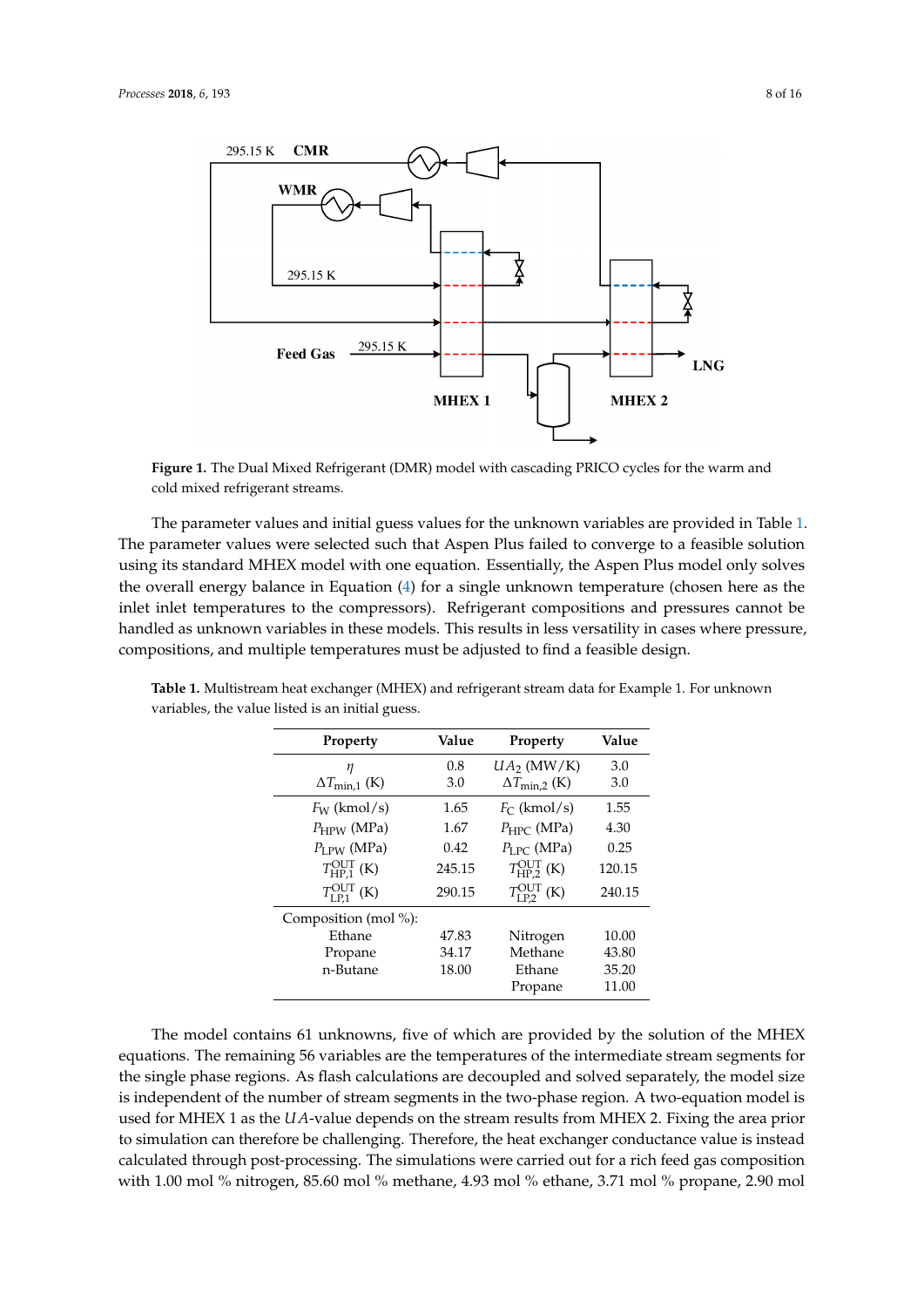% n-butane, 1.30 mol % i-butane, and 0.56 mol % n-pentane at a pressure of 4 MPa and flowrate of 1.0 kmol/s where both the refrigerant mixtures and the feed gas enter the precooling MHEX at a temperature of 295.15 K, as indicated in Figure [1.](#page-7-0) Two simulation cases were constructed, solving for different sets of unknown variables:

- **Case I:**  $P_{\text{LPW}}$ ,  $P_{\text{HPC}}$ ,  $f_{\text{W,propane}}$ ,  $T_{\text{LP},2}^{\text{OUT}}$ ,  $UA_2$ .
- **Case II:**  $P_{HPW}$ ,  $P_{LPC}$ ,  $F_{C}$ ,  $\Delta T_{min,1}$ ,  $\Delta T_{min,2}$ .

**Case I.** Solved for a variable WMR composition, an unknown inlet temperature to the CMR compressor, the heat exchanger conductance in MHEX 2, as well as the low pressure level  $P_{\text{LPW}}$  and high pressure level *P<sub>HPC</sub>* of the warm and cold mixed refrigerants, respectively. The refrigerant composition was changed in the model by varying the component molar flowrate of propane *f*W,propane. A solution was obtained after four iterations and a total simulation time of 62.7 s, including initialization. The model converged to a solution with  $P_{\text{LPW}} = 0.57 \text{ MPa}$ ,  $P_{\text{HPC}} = 6.53 \text{ MPa}$  and  $T_{\text{LP},2}^{\text{OUT}} = 242.15$  K. The design resulted in a total compression work of 21.33 MW, with heat exchanger conductance values of  $UA_1 = 2.69$  MW/K and  $UA_2 = 1.89$  MW/K. The work distribution of the two compressors was 16.79 MW for compressing the CMR and 4.54 MW for compressing the WMR. A new WMR composition was obtained consisting of 53.30 mol % ethane, 26.64 mol % propane and 20.06 mol % n-butane with a corresponding molar flowrate of 1.48 kmol/s. Figure [2](#page-8-0) presents the composite curves and driving force plot for the solution.

<span id="page-8-0"></span>

**Figure 2.** (**a**) Composite curves for the feasible design in Case I. (**b**) The corresponding driving force plot.

**Case II.** Solved for the flowrate of the CMR, the minimum approach temperatures in both MHEXs, and the high pressure and low pressure levels of the warm and cold refrigerant mixtures, respectively. A solution was obtained after 13 iterations with  $P_{HPW} = 1.58$  MPa,  $P_{LPC} = 0.388$  MPa,  $F_C = 1.952$  kmol/s, and minimum approach temperatures of 5.00 K and 3.15 K for MHEX 1 and 2, respectively. The design resulted in a total compressor work of 20.56 MW, and a heat exchanger conductance value *UA*<sup>1</sup> of 2.04 MW/K. Compressing the CMR required a total of 14.10 MW, whereas compressing the WMR required only 6.46 MW. The total simulation time, including initialization of the model, was 102.5 s. The composite curves and driving force plots for the process are presented in Figure [3.](#page-9-0) As can be seen, both solutions have a similar trend, although the cold low pressure refrigerant superheating is noticeably larger in Case I. This results in lower driving forces in MHEX 1, but also introduces a larger temperature difference at the cold end of the process, leading to a higher compression power. A discussion on superheating and its effect on design of DMR processes was made by Kim and Gundersen [\[29\]](#page-15-19).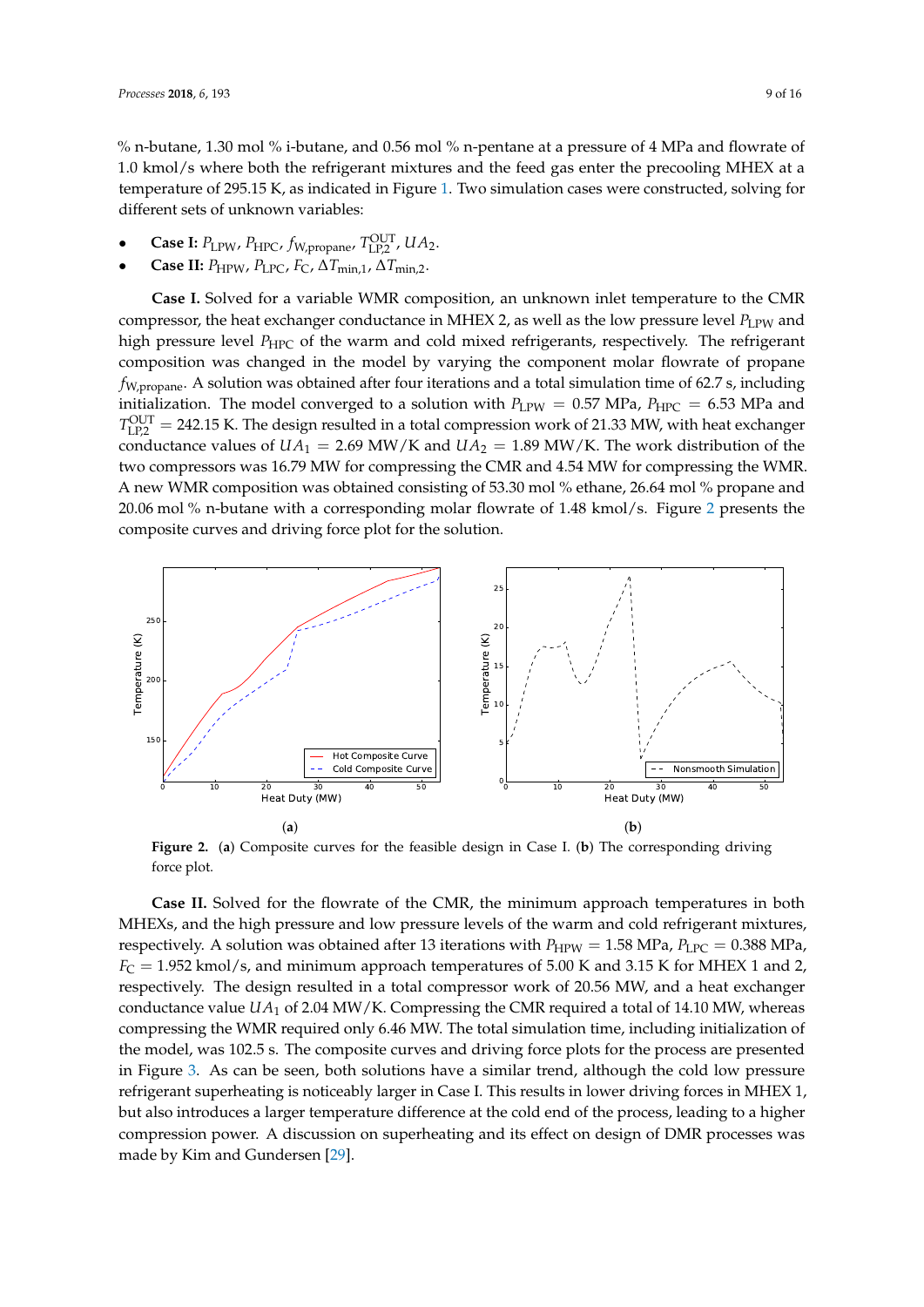

<span id="page-9-0"></span>

**Figure 3.** (**a**) Composite curves for the feasible design in Case II. (**b**) The corresponding driving force plot.

#### **5. Example 2**

A more complex DMR design is presented in Figure [4.](#page-9-1) Instead of having two cascading PRICO cycles, this design features a spiral-wound heat exchanger (SWHX) for the CMR where the refrigerant is separated after precooling to provide cooling at different temperature levels. The vapor product, which consists mainly of the light components nitrogen and methane, is liquefied and subcooled to provide cooling in the cold MHEX 3. At the same time, the liquid product is subcooled and mixed with the low pressure refrigerant from MHEX 3, where it is used to cool the feed gas in the intermediate MHEX 2. Since part of the refrigerant mixture only circulates in the warm end of the SWHX, the overall molar flowrate and thus the required heat transfer area decrease.

<span id="page-9-1"></span>

**Figure 4.** The DMR process with a spiral-wound heat exchanger (SWHX) for the cold mixed refrigerant.

The refrigerant streams and MHEX data for the DMR model are given in Table [2.](#page-10-0) Again, the parameter values were selected such that a solution could not be obtained using the commercial simulation tool Aspen Plus. A feed gas composition with 1.00 mol % nitrogen, 91.60 mol % methane, 4.93 mol % ethane, 1.71 mol % propane, 0.35 mol % n-butane, 0.40 mol % i-butane, and 0.01 mol % i-pentane at a pressure of 5.5 MPa and a flowrate of 1.0 kmol/s was used in the simulations.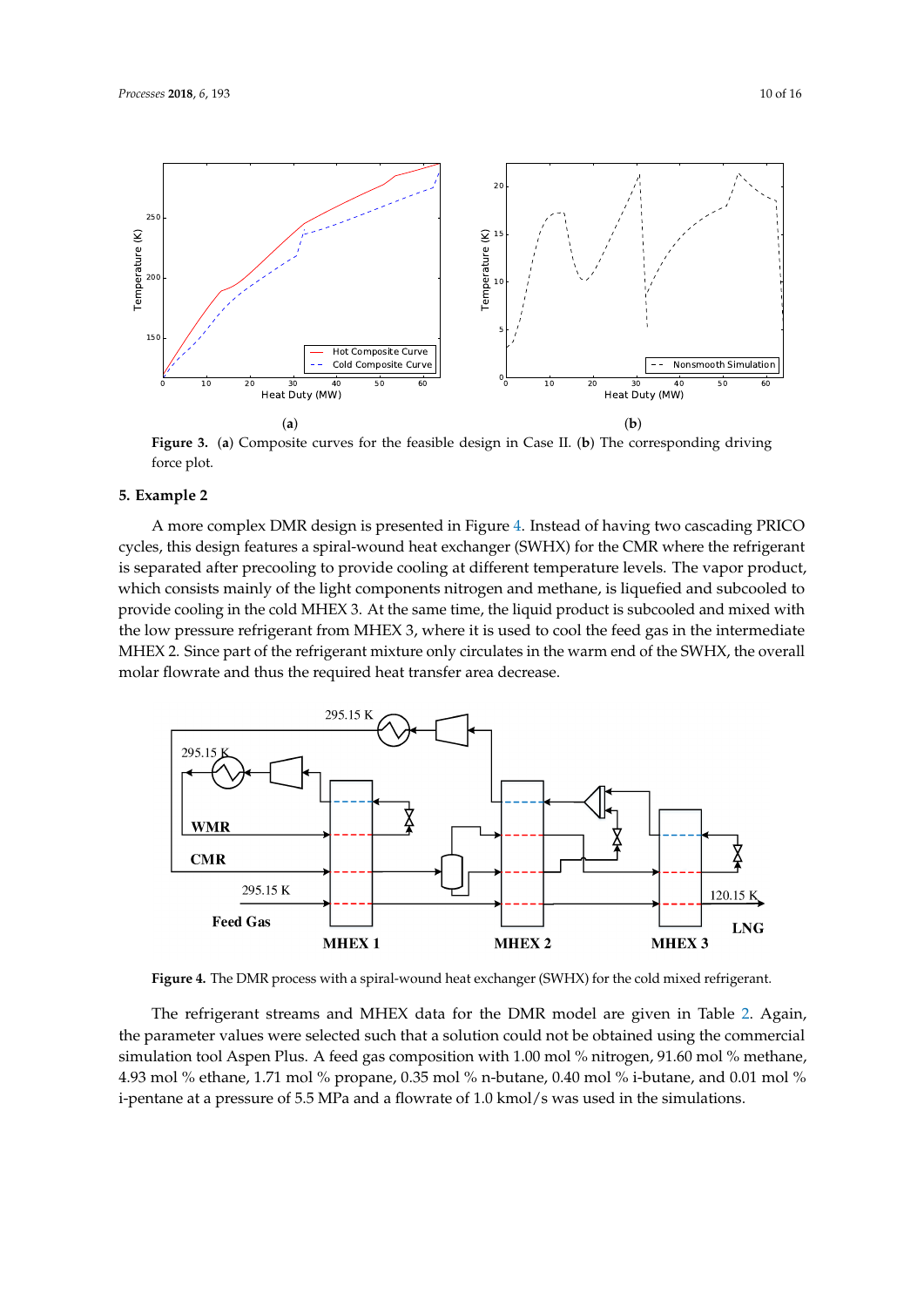| Property                          | Value  | Property                           | Value  |
|-----------------------------------|--------|------------------------------------|--------|
| η                                 | 1.0    | $\Delta T_{\text{min},1}$ (K)      | 4.0    |
| $UA_3$ (MW/K)                     | 0.3    | $\Delta T_{\text{min},2}$ (K)      | 11.0   |
|                                   |        | $\Delta T_{\text{min,3}}$ (K)      | 4.0    |
| $F_W$ (kmol/s)                    | 1.55   | $F_C$ (kmol/s)                     | 1.45   |
| $P_{HPW}$ (MPa)                   | 1.67   | $P_{\text{HPC}}$ (MPa)             | 4.85   |
| $P_{LPW}$ (MPa)                   | 0.50   | $P_{\text{LPC}}$ (MPa)             | 0.25   |
| $T_{\rm HP.1}^{\rm OUT}$ (K)      | 240.15 | $T_{\text{HP}2}^{\text{OUT}}$ (K)  | 170.15 |
| $T_{\text{HP}3}^{\text{OUT}}$ (K) | 120.15 | $T_{\text{LP.1}}^{\text{OUT}}$ (K) | 280.15 |
| $T_{LP2}^{\text{OUT}}$ (K)        | 230.15 | $T_{\text{LP3}}^{\text{OUT}}$ (K)  | 145.15 |
| Composition (mol %):              |        |                                    |        |
| Ethane                            | 47.83  | Nitrogen                           | 7.00   |
| Propane                           | 34.17  | Methane                            | 41.80  |
| n-Butane                          | 18.00  | Ethane                             | 33.20  |
|                                   |        | Propane                            | 18.00  |

<span id="page-10-0"></span>**Table 2.** MHEX and refrigerant stream data for Example 2. For unknown variables, the value listed is an initial guess.

The simulation model with three MHEXs consists of 96 variables and exhibits seven unknowns. Again these unknowns may be used to solve for any process stream variable such as the pressure, composition, flowrate, or temperature, as well as important MHEX data such as the minimum temperature difference and the heat exchanger conductance. Specifying the *UA*-value in MHEXs 1 and 2 is challenging as it depends on the solution of MHEX 3. Therefore, as for Example 1, the *UA*-values are calculated during post-processing to make problem specification easier. Two simulation cases were constructed solving for the following sets of unknown variables:

- **Case I:**  $P_{\text{LPW}}$ ,  $P_{\text{HPW}}$ ,  $P_{\text{LPC}}$ ,  $T_{\text{HP2}}^{\text{OUT}}$ ,  $T_{\text{LP,3}}^{\text{OUT}}$ ,  $F_{\text{C}}$ ,  $\Delta T_{\text{min,2}}$ .
- **Case II:**  $P_{\text{LPW}}$ ,  $P_{\text{HPC}}$ ,  $T_{\text{HP2}}^{\text{OUT}}$ ,  $T_{\text{LP,3}}^{\text{OUT}}$ ,  $f_{\text{W, ethane}}$ ,  $\Delta T_{\text{min,2}}$ ,  $UA_3$ .

**Case I:** Solved for both pressure levels of the WMR, the low pressure level and refrigerant flowrate of the CMR, the feed gas and high pressure refrigerant temperatures out of MHEX 2, the low pressure refrigerant temperature out of MHEX 3, as well as the minimum approach temperature in MHEX 2. A solution was obtained after six iterations and a total simulation time of 83.0 s with  $P_{\text{LPW}} = 0.43 \text{ MPa}$ ,  $P_{\text{HPW}} = 1.62 \text{ MPa}$ ,  $P_{\text{LPC}} = 0.27 \text{ MPa}$ ,  $T_{\text{HP2}}^{\text{OUT}} = 155.34 \text{ K}$ ,  $T_{\text{LP3}}^{\text{OUT}} = 151.34 \text{ K}$ ,  $F_{\text{C}} = 1.42 \text{ kmol/s}$ , and ∆*T*min,2 = 6.68 K. The *UA*-values were calculated to be 1.99 MW/K and 2.12 MW/K for MHEXs 1 and 2, respectively. The obtained feasible design resulted in a combined compression work of 14.40 MW, where 9.76 MW was needed to compress the CMR, and 4.64 MW was used to compress the WMR. Figure [5](#page-11-0) presents the composite curves and driving force distribution in the MHEXs at the solution.

**Case II:** Solved for the low pressure level of the WMR, high pressure level of the CMR, the natural gas and high pressure refrigerant temperatures out of MHEX 2, the low pressure refrigerant temperature out of MHEX 3, the composition of the WMR, the minimum temperature difference in MHEX 2, and the heat exchanger conductance value for MHEX 3. The model converged after three iterations and a total simulation time of 64.2 s to a solution with  $P_{\text{LPW}} = 0.44 \text{ MPa}$ ,  $P_{\text{HPC}} = 4.59 \text{ MPa}$ ,  $T_{\text{HP},2}^{\text{OUT}} = 161.03 \text{ K}$ ,  $T_{\text{LP},3}^{\text{OUT}} = 157.03 \text{ K}$ ,  $\Delta T_{\text{min},2} = 7.88 \text{ K}$ , and  $UA_3 = 0.33 \text{ MW/K}$ . A new WMR composition was obtained with 49.24 mol % ethane, 33.24 mol % propane, and 17.51 mol % n-butane and a total molar flowrate of 1.59 kmol/s. The feasible design required a total compression power of 14.85 MW, where 10.08 MW was spent compressing the CMR and 4.76 MW was used to compress the WMR. The heat exchanger conductance values were calculated during post-processing to be  $UA_1 = 2.02$  MW/K and  $UA_2 = 1.84$  MW/K, respectively. The composite curves and driving force plots for the process are presented in Figure [6.](#page-11-1)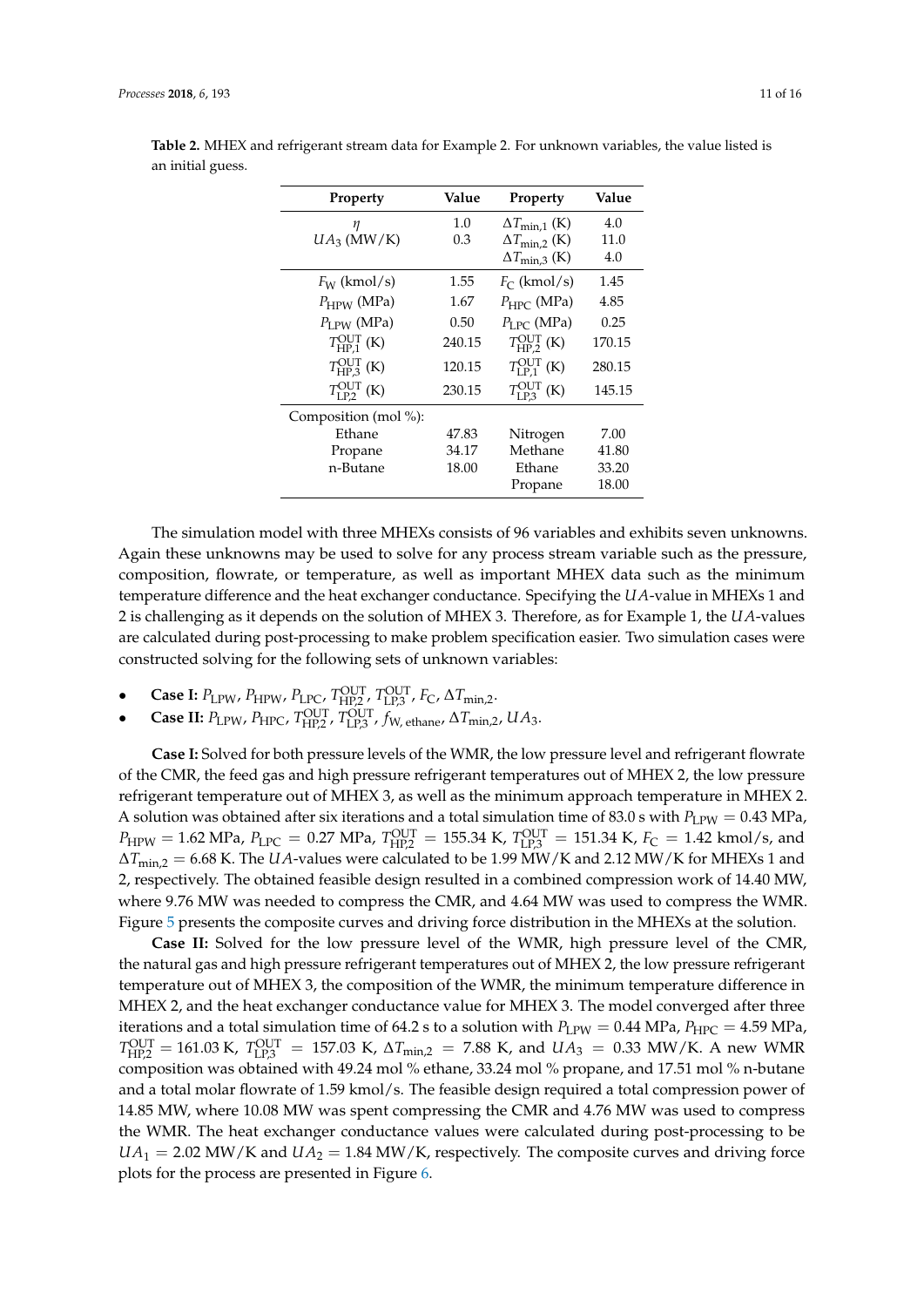<span id="page-11-0"></span>

**Figure 5.** (**a**) Composite curves for the feasible design in Case I. (**b**) The corresponding driving force plot.

<span id="page-11-1"></span>

**Figure 6.** (**a**) Composite curves for the feasible design in Case II. (**b**) The corresponding driving force plot.

**Case III:** Included an NGL separator for the extraction of heavier hydrocarbons (see Figure [7\)](#page-12-0). The case solved for the same set of variables as in Case I and with the same initial guesses and parameter values as given in Table [2.](#page-10-0) As for the previous examples, the model was solved from an initial guess at which Aspen Plus obtained no feasible solutions with the built-in MHEX module. Rich feed gas compositions at a reduced pressure of 4.0 MPa were used to ensure adequate separation. Simulations were carried out at three different compositions with varying methane contents (Table [3\)](#page-11-2).

<span id="page-11-2"></span>

|                       | Compostion I: | Composition II: | <b>Composition III:</b> |
|-----------------------|---------------|-----------------|-------------------------|
| Nitrogen (mol %)      | 2.00          | 2.00            | 2.00                    |
| Methane (mol $\%$ )   | 85.60         | 87.60           | 89.60                   |
| Ethane (mol $\%$ )    | 6.93          | 5.93            | 4.93                    |
| Propane (mol $\%$ )   | 3.71          | 2.71            | 1.71                    |
| n-Butane (mol $\%$ )  | 1.35          | 1.35            | 1.35                    |
| i-Butane (mol $\%$ )  | 0.40          | 0.40            | 0.40                    |
| i-Pentane (mol $\%$ ) | 0.01          | 0.01            | 0.01                    |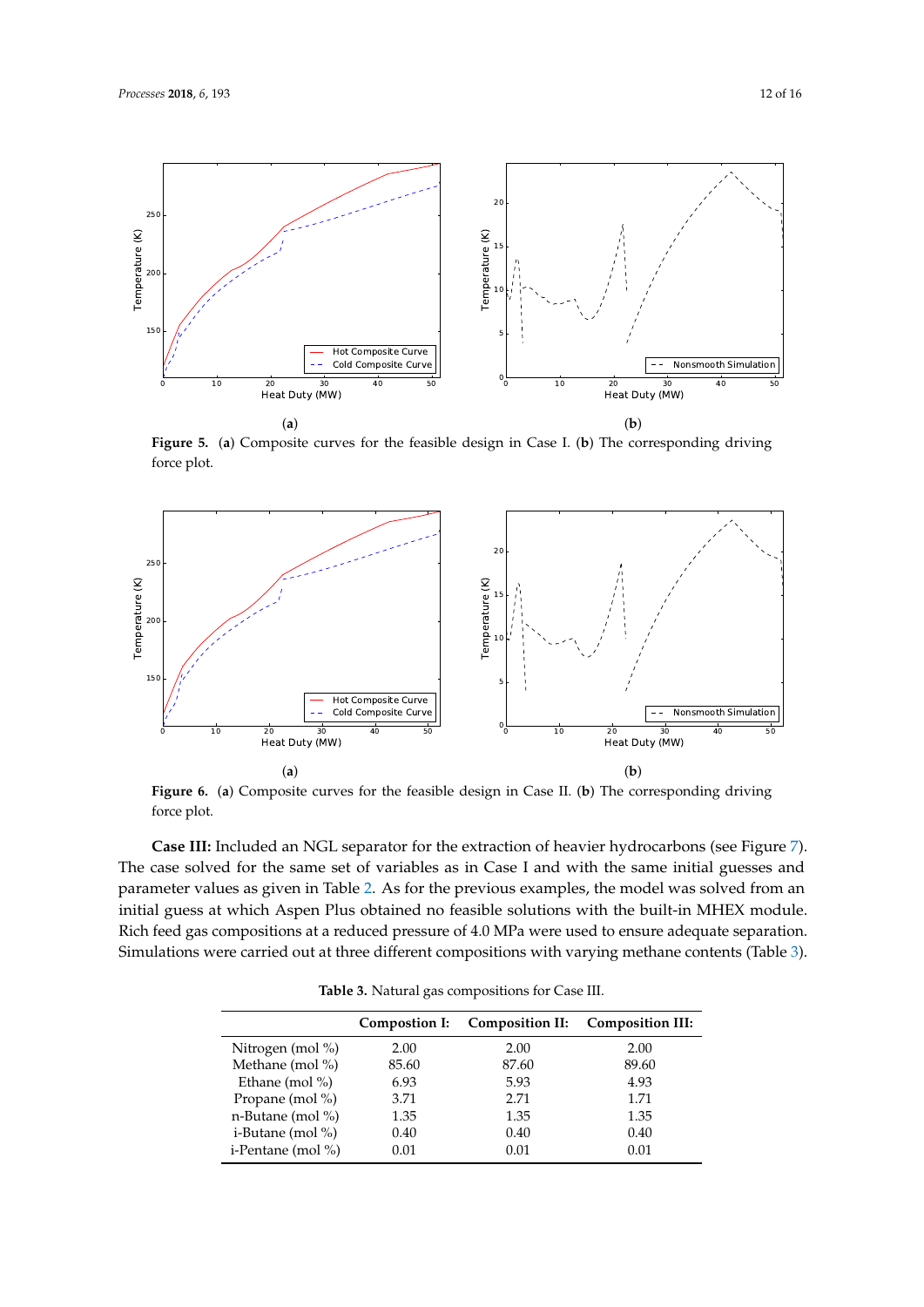<span id="page-12-0"></span>

**Figure 7.** The DMR process in Example 2 with natural gas liquid (NGL) extraction.

Driving force distributions for the three solutions are provided in Figure [8.](#page-12-1) Solutions were obtained for all three cases within a few iterations. The first two feed gas compositions converged after seven iterations and total simulation times of 85.6 s and 86.4 s for compositions I and II, respectively. The third case converged after six iterations and a total simulation time of 82.1 s. All three solutions exhibited similar driving force profiles, with temperature differences varying mainly in the intermediate MHEX. The same trend can also be seen from the simulation results in Table [4,](#page-13-0) where the main differences between the three solutions are the *UA* and ∆*T*<sub>min</sub> values for the intermediate MHEX.

<span id="page-12-1"></span>

**Figure 8.** Driving force distributions for the DMR process with NGL extraction.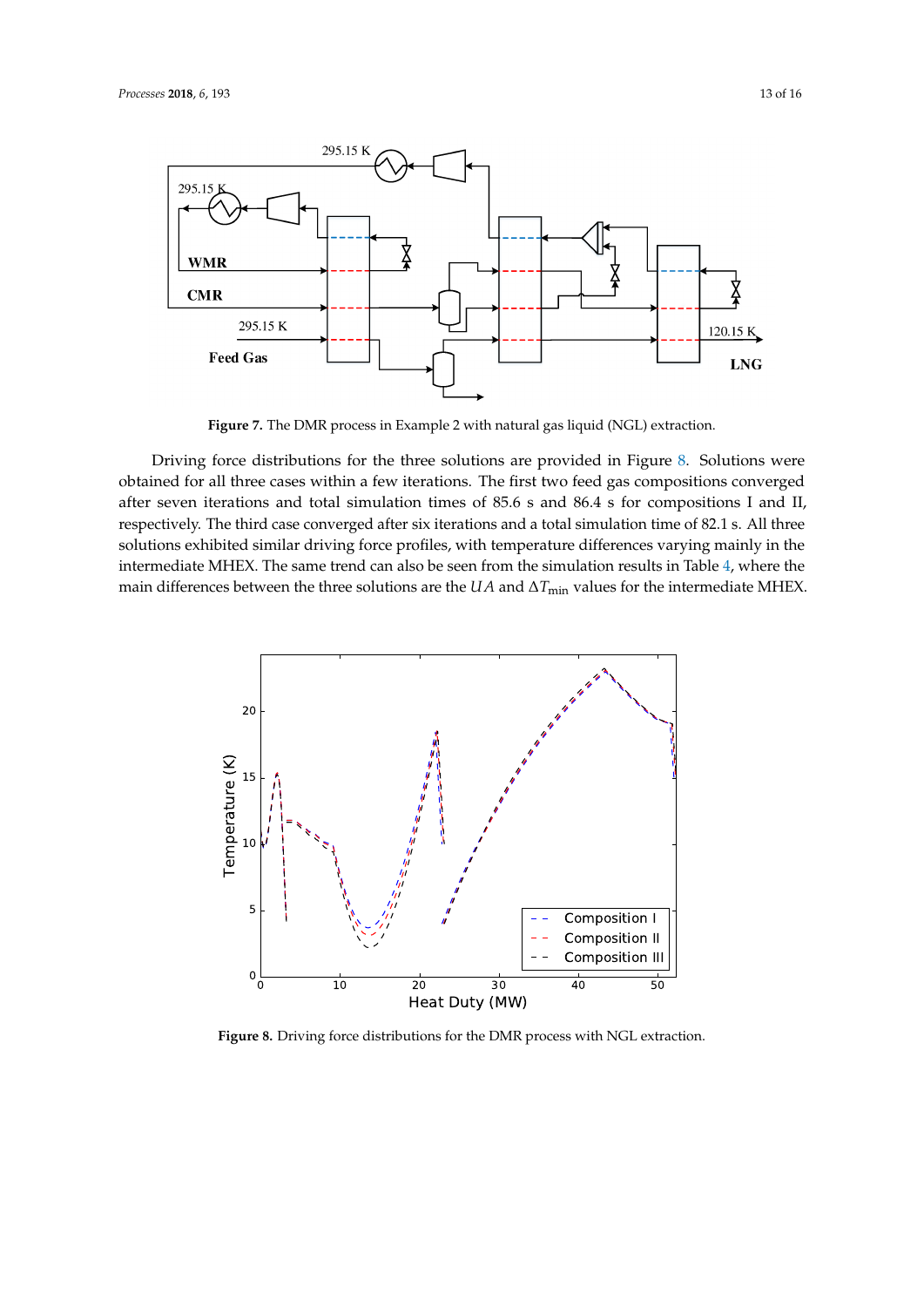<span id="page-13-0"></span>

|                                                        | <b>Composition I:</b> | <b>Composition II:</b> | <b>Composition III:</b> |
|--------------------------------------------------------|-----------------------|------------------------|-------------------------|
| Total work (MW)                                        | 14.99                 | 15.11                  | 15.13                   |
| $W_C$ (MW)                                             | 10.26                 | 10.40                  | 10.43                   |
| $W_H$ (MW)                                             | 4.73                  | 4.71                   | 4.70                    |
| $UA_1$ (MW/K)                                          | 2.07                  | 2.05                   | 2.03                    |
| $UA_2$ (MW/K)                                          | 2.63                  | 2.87                   | 3.41                    |
| $P_{\text{LPW}}\left(\text{MPa}\right)$                | 0.43                  | 0.43                   | 0.43                    |
| $P_{HPW}$ (MPa)                                        | 1.66                  | 1.66                   | 1.65                    |
| $P_{\text{LPC}}$ (MPa)                                 | 0.26                  | 0.25                   | 0.25                    |
| $T_{\text{HP}2}^{\text{OUT}}$ (K)                      | 158.22                | 157.95                 | 157.50                  |
| $T_{\text{LP3}}^{\text{OUT}}$ (K)                      | 154.22                | 153.95                 | 153.50                  |
| $F_C$ (kmol/s)                                         | 1.46                  | 1.47                   | 1.48                    |
| $\Delta T_{\rm min,2}$ (K)<br>LNG composition (mol %): | 3.69                  | 3.14                   | 2.20                    |
| Nitrogen                                               | 2.08                  | 2.05                   | 2.03                    |
| Methane                                                | 88.04                 | 89.24                  | 90.61                   |
| Ethane                                                 | 6.50                  | 5.68                   | 4.81                    |
| Propane                                                | 2.67                  | 2.15                   | 1.48                    |
| n-Butane                                               | 0.52                  | 0.65                   | 0.81                    |
| i-Butane                                               | 0.19                  | 0.23                   | 0.27                    |
| i-Pentane                                              | 0.00                  | 0.00                   | 0.00                    |
| LNG flowrate $(kmol/s)$                                | 0.96                  | 0.97                   | 0.98                    |

**Table 4.** Simulation results for the DMR process with NGL extraction.

#### **6. Conclusions**

This paper successfully simulated two different dual mixed refrigerant processes using recent modeling advances in the field of nonsmooth analysis. Natural gas liquefaction processes are particularly difficult to simulate with conventional process simulators, such as Aspen Plus. Lacking rigorous checks for preventing temperature crossovers means that the user must often resort to an iterative approach to obtain feasible designs. A multistream heat exchanger model that features rigorous checks for preventing temperature crossovers during simulation was included in the models. It includes nonsmooth formulations for pinch point location and phase regime detection in the heat exchangers. As a result, it offers a compact formulation where the flowsheet models can be simulated by solving a set of nonsmooth equations, rather than solving a local or global optimization problem. All the cases successfully converged within a total simulation time of 100 s, including initialization of the models. Furthermore, each case was constructed such that Aspen Plus failed to obtain a feasible solution using the same starting point and initial guess values as the nonsmooth model. The use of additional unknowns and the possibility of varying ostensibly difficult process stream variables, such as compositions makes the tool more versatile and capable of handling even complex LNG liquefaction processes.

**Author Contributions:** All of the authors contributed to publishing this paper. M.V. and H.A.J.W. developed the simulation models for performing the analysis; T.G. and P.I.B. provided useful mathematical and thermodynamical insight for developing the simulation tool and analyzing the results; M.V. wrote the paper; M.V., T.G., and P.I.B. revised and polished the manuscript.

**Funding:** HighEFF, Statoil.

**Acknowledgments:** This publication was funded by HighEFF—Centre for an Energy Efficient and Competitive Industry for the Future. The authors gratefully acknowledge the financial support from the Research Council of Norway and user partners of HighEFF, an 8 year Research Centre under the FME scheme (Centre for Environment-friendly Energy Research, 257632/E20). Harry A. J. Watson acknowledges Statoil for providing funding for this project.

**Conflicts of Interest:** The authors declare no conflict of interest.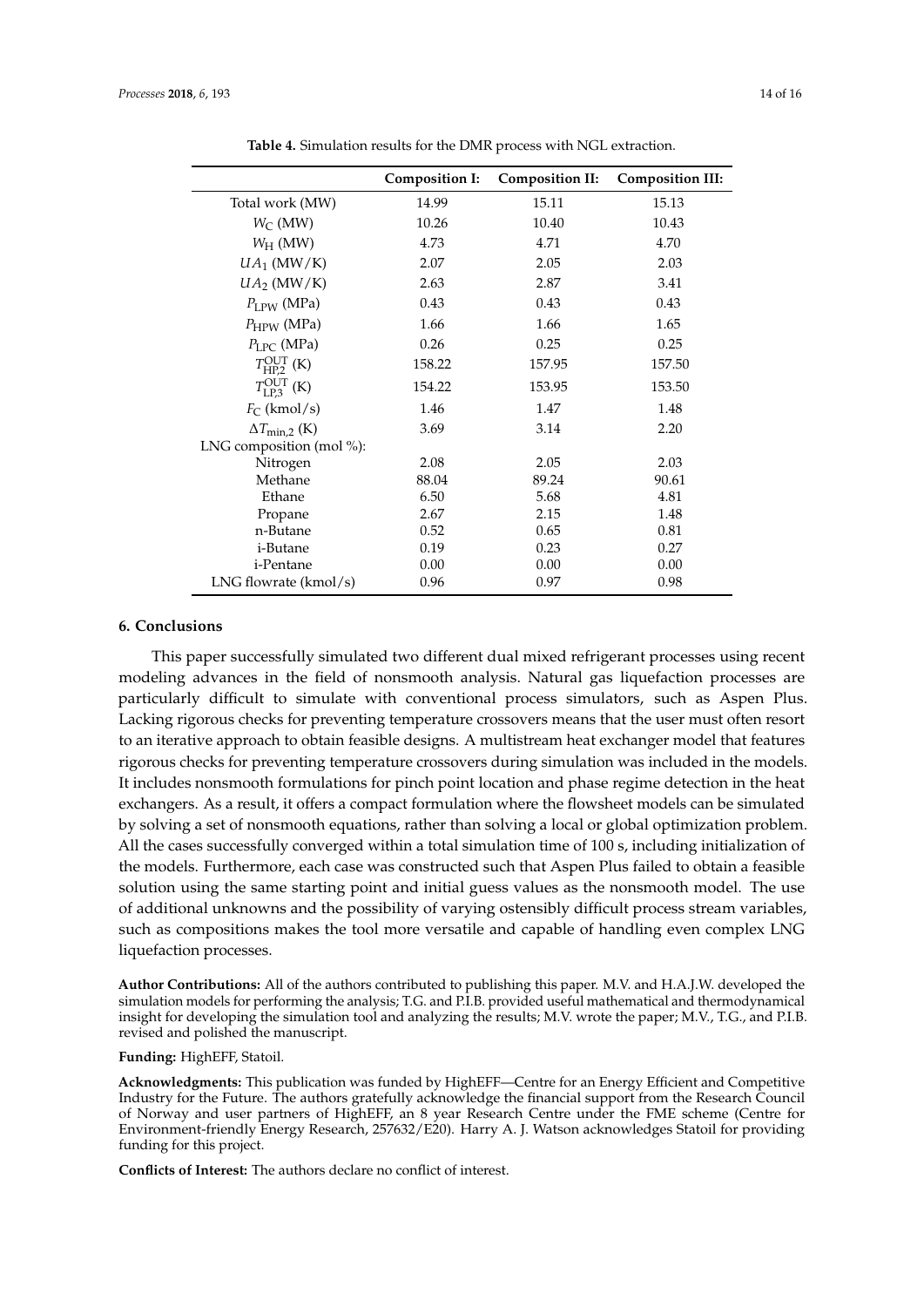## **Nomenclature**

The following abbreviations are used in this manuscript:

| Roman letters           |     |                                                 |
|-------------------------|-----|-------------------------------------------------|
| EBP                     | =   | enthalpies of the extended composite curves (W) |
| f                       | $=$ | component molar flowrate (mol/s)                |
| F                       | $=$ | total molar flowrate (mol/s)                    |
| G                       | =   | element of the generalized derivative           |
| $mC_p$                  | $=$ | heat capacity flowrate (W/K)                    |
| $n_{\rm c}$             | $=$ | total number of components                      |
| T                       | $=$ | temperature (K)                                 |
| UА                      | $=$ | heat exchanger conductance (W/K)                |
| Ρ                       | $=$ | absolute pressure (Pa)                          |
| Q                       | $=$ | heat duty (W)                                   |
| y                       | $=$ | equation residuals                              |
| W                       | $=$ | compressor work (MW)                            |
| Greek letters           |     |                                                 |
| $\Delta T_{\text{LM}}$  | $=$ | log mean temperature difference (K)             |
| $\Delta T_{\text{min}}$ | $=$ | minimum approach temperature (K)                |
| ΔQ                      | $=$ | enthalpy change (W)                             |
| $\gamma$                | $=$ | variable in the LP-Newton method                |
|                         |     | Subscripts and superscripts                     |
| 2p                      | $=$ | two-phase substream                             |
| BP                      | $=$ | bubble point                                    |
| C                       | $=$ | cold stream                                     |
| DP                      | $=$ | dew point                                       |
| in/out                  | $=$ | inlet/outlet temperature of a substream         |
| IN/OUT                  | $=$ | inlet/outlet temperature of a process stream    |
| Н                       | $=$ | hot stream                                      |
| ΗP                      | $=$ | high pressure refrigerant                       |
| LP                      | $=$ | low pressure refrigerant                        |
| p                       | $=$ | pinch candidate                                 |
| sub                     | $=$ | subcooled substream                             |
| sup                     | $=$ | superheated substream                           |

## **References**

- <span id="page-14-0"></span>1. Hwang, J.H.; Ku, N.K.; Roh, M.I.; Lee, K.Y. Optimal Design of Liquefaction Cycles of Liquefied Natural Gas Floating, Production, Storage, and Offloading Unit Considering Optimal Synthesis. *Ind. Eng. Chem. Res.* **2013**, *52*, 5341–5356. [\[CrossRef\]](http://dx.doi.org/10.1021/ie301913b)
- <span id="page-14-1"></span>2. Aspen Technology Inc. *Aspen Plus v9*; Aspen Technology Inc.: Bedford, MA, USA, 2016.
- <span id="page-14-2"></span>3. Aspen Technology Inc. *Aspen HYSYS v9*; Aspen Technology Inc.: Bedford, MA, USA, 2016.
- <span id="page-14-3"></span>4. Kamath, R.S.; Biegler, L.T.; Grossmann, I.E. Modeling multistream heat exchangers with and without phase changes for simultaneous optimization and heat integration. *AIChE J.* **2012**, *58*, 190–204. [\[CrossRef\]](http://dx.doi.org/10.1002/aic.12565)
- <span id="page-14-4"></span>5. Watson, H.A.J.; Khan, K.A.; Barton, P.I. Multistream heat exchanger modeling and design. *AIChE J.* **2015**, *61*, 3390–3403. [\[CrossRef\]](http://dx.doi.org/10.1002/aic.14965)
- <span id="page-14-5"></span>6. Hasan, M.M.F.; Karimi, I.A.; Alfadala, H.; Grootjans, H. Modeling and simulation of main cryogenic heat exchanger in a base-load liquefied natural gas plant. *Comput. Aided Chem. Eng.* **2007**, *24*, 219–224. [\[CrossRef\]](http://dx.doi.org/10.1016/S1570-7946(07)80060-5)
- <span id="page-14-6"></span>7. Hasan, M.M.F.; Karimi, I.A.; Alfadala, H.; Grootjans, H. Operational modeling of multistream heat exchangers with phase changes. *AIChE J.* **2009**, *55*, 150–171. [\[CrossRef\]](http://dx.doi.org/10.1002/aic.11682)
- <span id="page-14-7"></span>8. Rao, H.N.; Karimi, I.A. A superstructure-based model for multistream heat exchanger design within flow sheet optimization. *AIChE J.* **2017**, *63*, 3764–3777. [\[CrossRef\]](http://dx.doi.org/10.1002/aic.15714)
- <span id="page-14-8"></span>9. Pattison, R.C.; Baldea, M. Multistream heat exchangers: Equation-oriented modeling and flowsheet optimization. *AIChE J.* **2015**, *61*, 1856–1866. [\[CrossRef\]](http://dx.doi.org/10.1002/aic.14766)